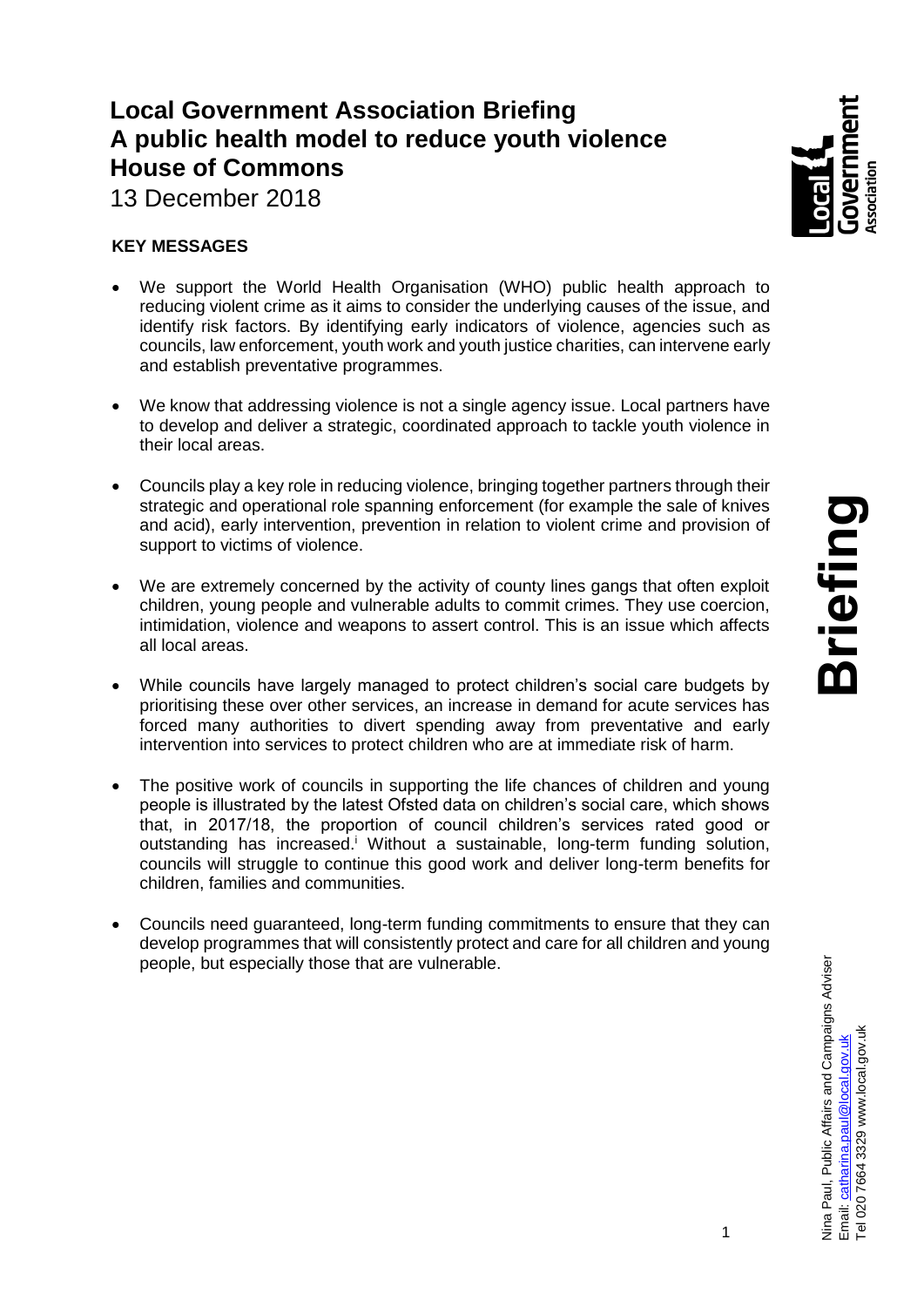## **BACKGROUND INFORMATION**

## **A public health approach to reducing violence**

The WHO defines a public health approach to reducing violence as one that: 'Seeks to improve the health and safety of all individuals by addressing underlying risk factors that increase the likelihood that an individual will become a victim or a perpetrator of violence. By definition, public health aims to provide the maximum benefit for the largest number of people. Programmes for primary prevention of violence based on the public health approach are designed to expose a broad segment of a population to prevention measures and to reduce and prevent violence at a population-level.<sup>'ii</sup>

## **The role of councils in supporting children and young people**

Councils are uniquely placed to build communities that are inclusive, cohesive and promote life chances. They do this by tailoring more than 800 local services to the needs of their populations, creating bespoke solutions to specific, local challenges. This includes working to protect and improve outcomes for children and young people, such as safeguarding and child protection services, as well as services like youth work and early intervention programmes to improve young people's health and wellbeing.

Many issues that impact on the wellbeing and life chances of children and young people fall outside of the remit of children's services, such as housing, health and employment. Ensuring that children and young people have access to opportunities and have their needs addressed must be seen as the responsibility of both the whole council and a wide range of partners, not just council children's services.

The importance of local partnership working is mirrored at the national level, as the lives of children and young people are inevitably affected by decisions over which councils and their partners have little control. It is therefore vital that Whitehall approaches improved outcomes for children with one voice. For example, the Children and Social Work Act signalled a commitment to care leavers by increasing support for them until the age of 25 and requiring local areas to publish their own support offers, yet research has shown that care leavers are five times more likely than the general population to have their welfare benefits sanctioned by the Department for Work and Pensions.<sup>iii</sup> The Government should develop a new 'children and young people impact assessment' to use alongside existing equalities impact assessments, to ensure that the needs of children are central to all policy and legislative changes.

Councils can play a central role in integrating services around the needs of families to improve their outcomes and life chances. All too often the savings from investment by one agency are recouped by another, resulting in disincentives to invest in early intervention. We need to reform how funding is allocated across local services to encourage joint working and investment in early intervention that shifts the balance from crisis spend towards prevention, while considering how best to balance universal and targeted services in a time of reduced public spending.

## **Funding for children's services and youth services**

Councils have worked hard to identify efficiencies and generate innovative solutions in response to reductions in central government funding totalling nearly £15 billion since 2010. Our analysis shows that councils face a funding gap of £7.8 billion by 2025, of which  $£3$  billion is attributed to children's services.<sup>iv</sup> These council-wide funding pressures will have a significant impact on services that support children and young people's safety and wellbeing, including safeguarding, youth work, community safety, transport and culture and sports activities.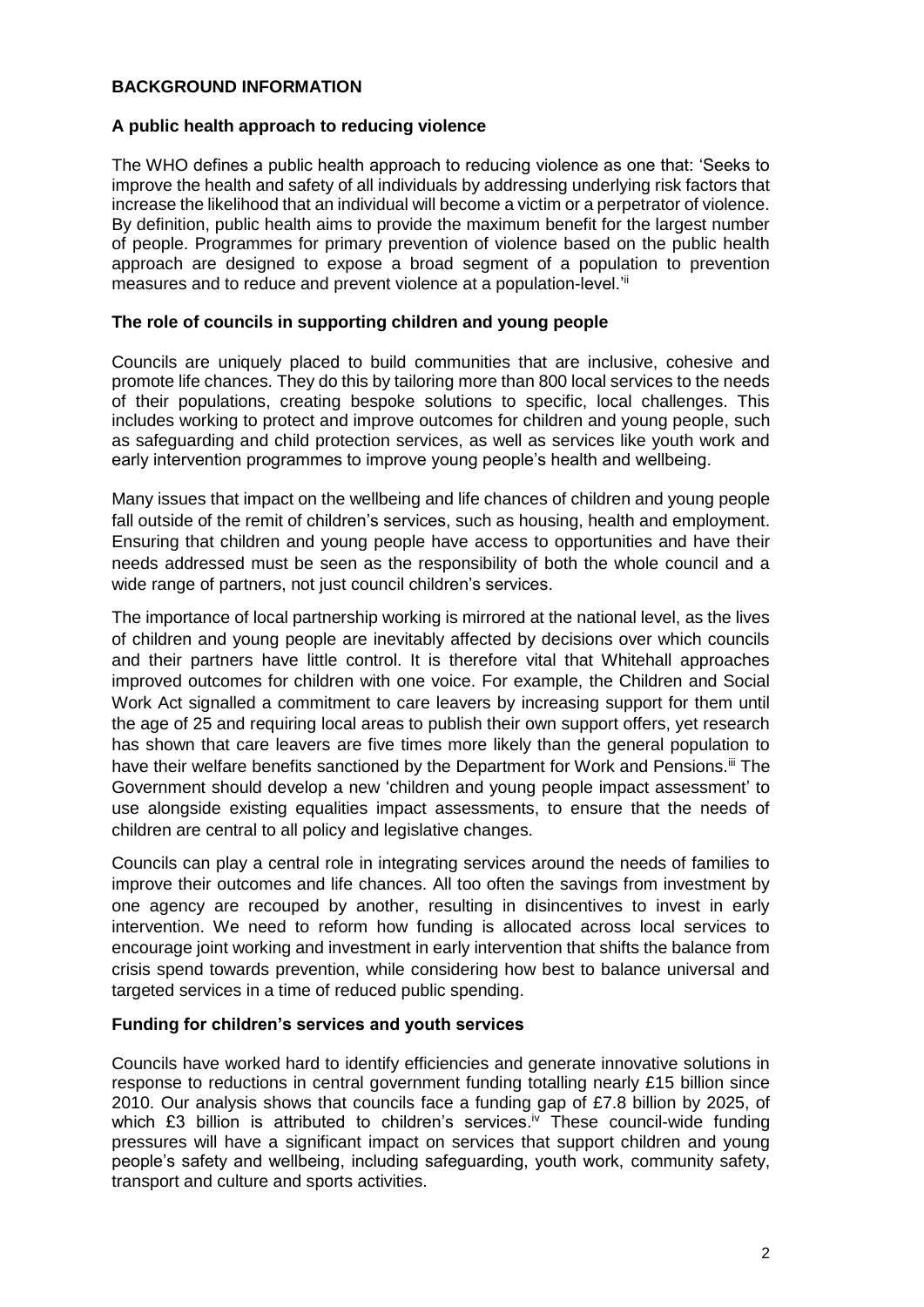Funding awarded in the October budget, £410 million for adults and children's social care, and £84 million to roll out innovation projects in up to 20 councils over five years, is a step in the right direction. However, it will do little to alleviate the immediate and future pressures on services for some of the most vulnerable children and families in the vast majority of council areas.

As well as this, our analysis shows that funding for the Early Intervention Grant, which helps deliver early intervention work that can help head off serious challenges (including serious violence and involvement with organised crime), has been cut by almost £600 million since 2013 and is projected to drop a further £100 million by 2020. $v$ 

Demand for urgent child protection services has increased sharply at the same time as funding has been cut, including an 83 per cent increase in the number of children on child protection plans between 2007 and 2017.<sup>vi</sup> Faced with this increased demand and reduced funding, children and young people are now increasingly reaching crisis point before they receive support, vii with councils forced to divert spending on preventative and early help work into services to protect children who are at immediate risk of harm.

#### **Additional Government funding**

The Government has made a number of welcome announcements regarding funding to tackle issues around crime and young people that local authorities, PCCs or other partners can submit bids for. This includes:

- funding through the Serious Violence Strategy,
- the Early Intervention Youth Fund,
- the Trusted Relationships Fund, and
- the Youth Endowment Fund.

Although ring-fenced pots of funding can be useful, one-off funds are most effective when there is adequate time to submit bids. The funding should be made available, and expected to be spent, within a reasonable time period. Often the bidding process for these funds requires strategic partnership arrangements to be put in place, between local government, the voluntary sector, the police, or wider practitioners. This level of collaboration can take time to establish and the bidding process should reflect this.

Sustainability is a key part of this process, so it is important for local authorities to receive clarity on future engagement in order to sustain community support and youth violence prevention work. For example, at the time the Serious Violence Strategy was launched in April 2018, councils were still waiting to receive their youth justice grant allocations for 2018/19. This is vital funding used to support young people and help keep them away from criminality in the first place. Whilst announcements of new funds are welcome, this should not replace the core funding required to support integral local government services.

#### **Delivering youth services**

As local authority budgets have reduced and demand for services has increased, councils have been forced to make difficult decisions about how to use increasingly limited resources. In many areas, services for young people are increasingly targeted at those in most need to try to ensure that they receive the support they need to flourish. While this targeting is essential to make the best use of resources and make sure those in most need are supported, this has left limited funding available for universal youth services. More than 600 youth centres have closed, and nearly 139,000 youth services places were lost, in the UK between 2012 and 2016. Councils have been forced to cut planned spending on youth services from £650 million in 2010/11 to just £390 million in 2016/17, a cut of nearly 40 per cent.

Scaling back these universal services can mean that opportunities to support some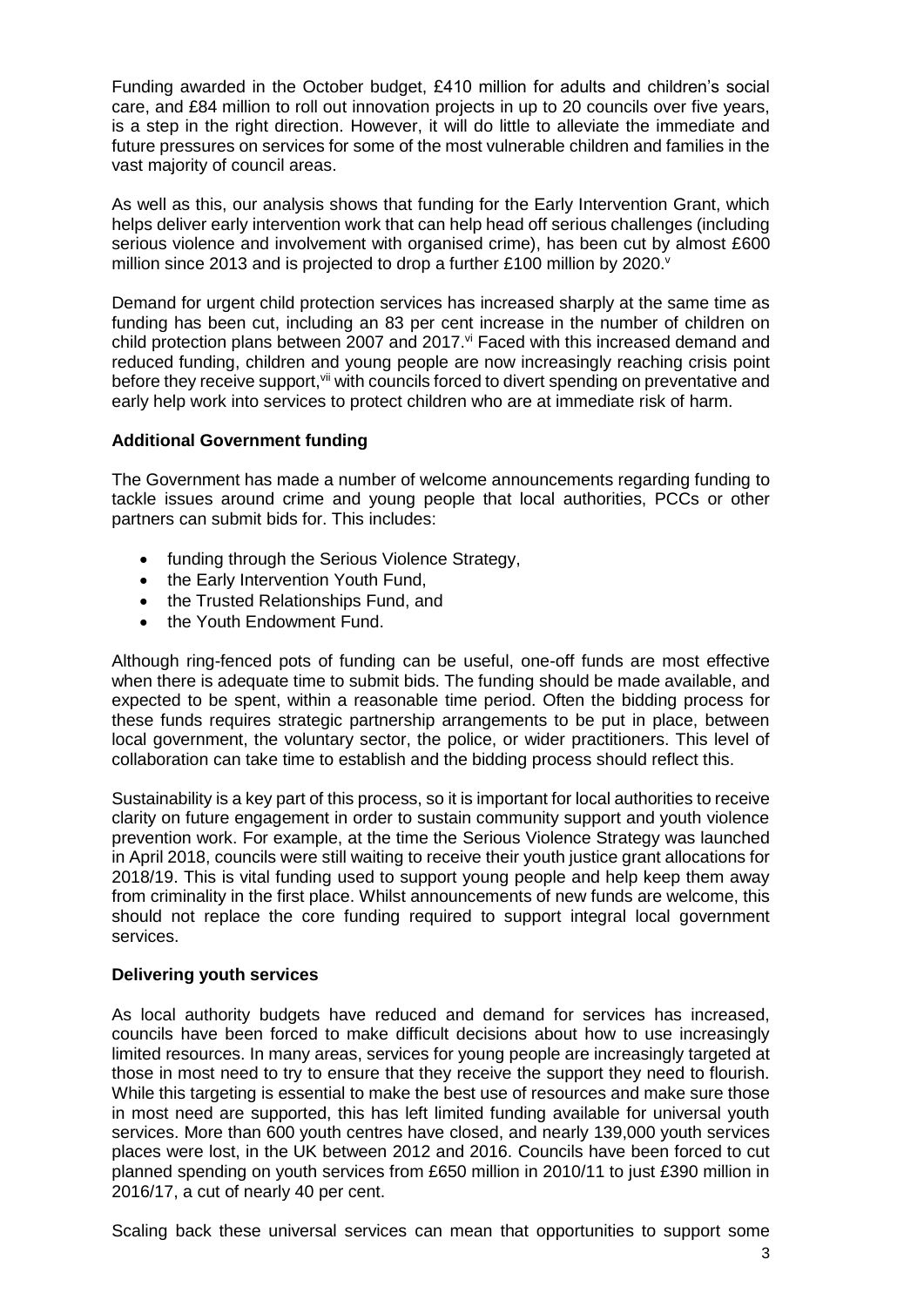young people can be missed. Providers of services for young people have an important role to play in building trusted relationships which can enable young people to share concerns that they may feel unable to raise with their family or those perceived as authority figures such as teachers or social workers. They can then be directed to the right opportunities and support to help them make a positive transition to adulthood.

Most youth provision is now delivered through the National Citizen Service, which received £1.2 billion funding from central government between 2016 and 2020, 95 per cent of central government spending on youth services. While this is a good programme, it is a short term summer programme that will only reach a relatively small number of young people, with take up at only 12 per cent of eligible young people in 2016. We believe it needs to be part of a broader package of provision, and have called for some of the funding to be devolved to councils to support year-round provision that meets the needs of a wider group of young people locally.

## **Case studies**

## **Bristol – Involving the community**

Bristol has adopted a public health approach to tackling violent crime – and in doing so is fully engaging the community. A stakeholder group has helped to design and implement the strategy, while community champions have been recruited to work with young people. Two years ago the council decided to refresh its approach by placing a heavier emphasis on early intervention and prevention and community involvement.

It's Preventing Gang Involvement and Youth Violence Strategy was launched in 2017 by the Safer Bristol Partnership. The strategy was focussed on safeguarding young people from aged 10 upwards. It set out a new vision across three key themes:

- Engagement and support
- Empowerment
- Enforcement and disruption

Crime Reduction Manager Stuart Pattison said: "The traditional approach had been focussed around the criminal justice system. But by doing that we were not really addressing the underlying cause of the problems. Now, much like the lauded Violence Reduction Unit in Scotland, we have adopted a 'public health' approach."

The impact of this work to date has been that Bristol. The council and other local partners has set up a single front door and referral pathway through its multi-agency safeguarding hub. It now gets referrals from a variety of different sources including schools, social care, and the youth offending team and the police as well as direct referrals from concerned members of the community. Sadly demand remains high. Currently the hub considers around 50 referrals a month.

Statutory services including social care and early help are available, but crucially the council has also sought to involve the community as part of the solution.

A network of community champions has been recruited and trained to act as voluntary mentors to young people at risk of being caught up in violent and organised crime. They are working with young people to ensure they get the education, employment, housing and wellbeing support they need.

Mr Pattison said they are proving to be incredibly effective. "The mentors are authentic as they come from the community and the holistic support plans provide a meaningful alternative, enabling young people to turn their back on lucrative if extremely dangerous criminal activity."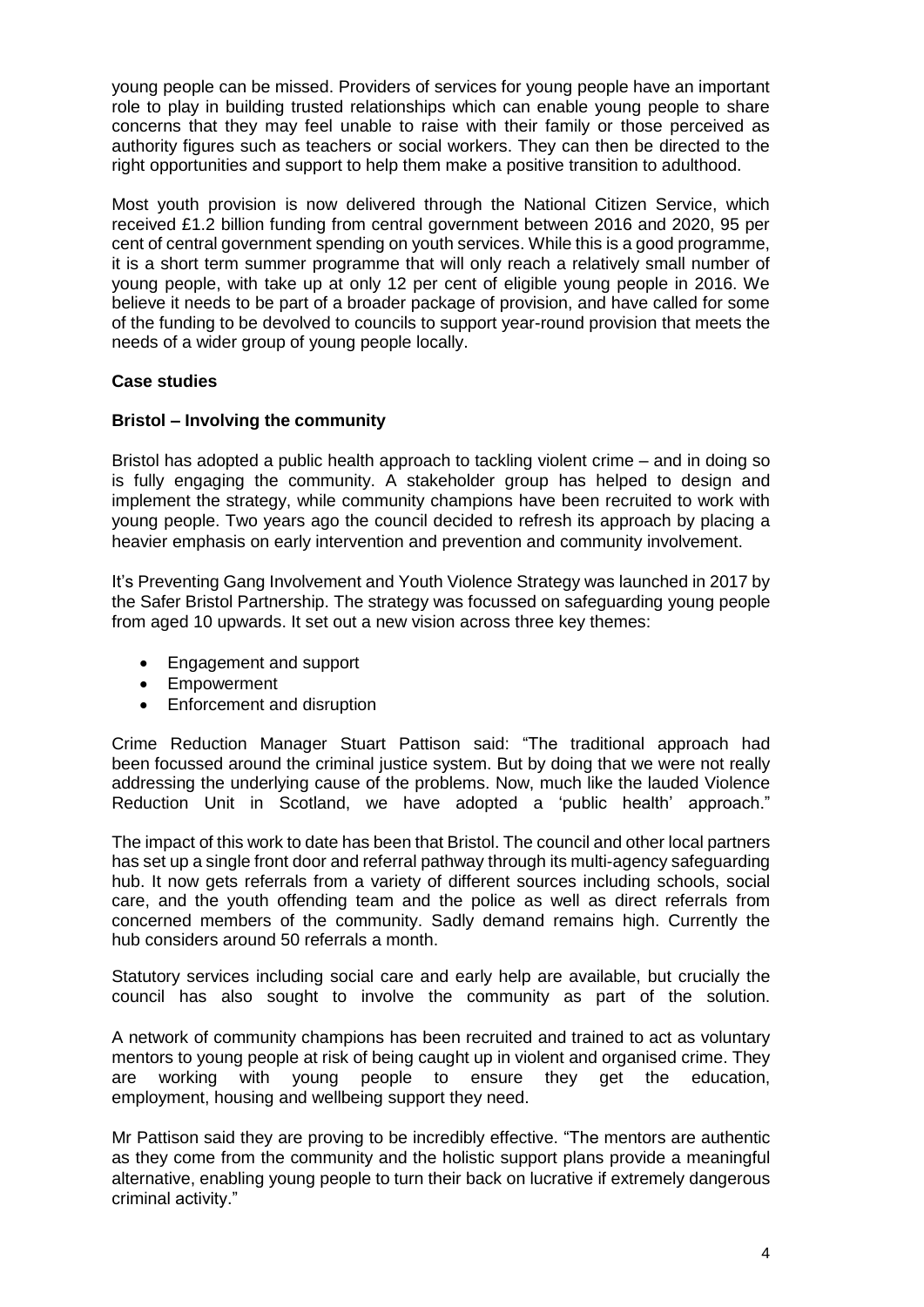In the long-term, Mr Pattison said he expects to see falls in the knife crime involving young people and also the public's experience and perception of crime and anti-social behaviour. "It will not happen overnight, but I expect in the next year or so we will see the impact of the work we have started and this will continue to accelerate."

Now that good progress is being made with early intervention and prevention, Bristol is turning its attention to what else can be done to help those who are already being criminally exploited and caught up in the criminal justice system.

The pilot is based on a deferred prosecution model. In return for escaping a criminal charge and potential custodial sentence, offenders will instead be expected to engage with a community mentor for six to nine months and engage in intensive programmes, including employment or education, as well as staying out of trouble. The mentors will be paid for this work.

#### **Northampton – Setting up youth clubs to tackle criminal activity**

The Community Safety Partnership has started working with schools to warn pupils about the dangers of knife crime. The initiative has paved the way for a new project which will see youth clubs created to target at youngsters most at risk of finding themselves caught up in organised and violent crime.

In February 2018 a child sexual exploitation event was held at a local theatre where drama productions and awareness sessions were delivered to 500 primary and secondary schools.

And later in the year, the partnership turned its attention to knife crime launching #StopKnivesSaveLives in September. It is a joint project by the ambulance service, police, youth offending service, university, borough council and youth organisation Free2Talk.

The campaign has been targeted at year six and year seven pupils.

The year six pupils have been given talks about community safety, warned about the dangers of rail tracks and about the risks of knife crime.

Councillor Anna King, Northampton cabinet member for community engagement and safety, said: "We did not want it to be too graphic. But we have seen really young people get caught up in crime – some as young as 12 – and so we wanted to start raising the issues early.

"We have had a local judge come in to talk to the pupils as well. He talked about his experience of sentencing young people, warning one mistake can have terrible consequences for your life."

The sessions for secondary school pupils have been more hard-hitting featuring a video filmed by the ambulance service showing the impact of a stabbing and how it has to be treated. Talks have also been given by the youth offending service as well as police officers.

The talks are in the process of being rolled out to schools across the town. By the end of this academic year all 17 secondary schools and many of the primary schools will have been involved. Teachers in all the schools have also been present to help raise awareness of the signs to look out for.

The feedback has been really positive. Pupils have been asked to complete a survey following the sessions. Some 94 per cent said they now know significantly more about